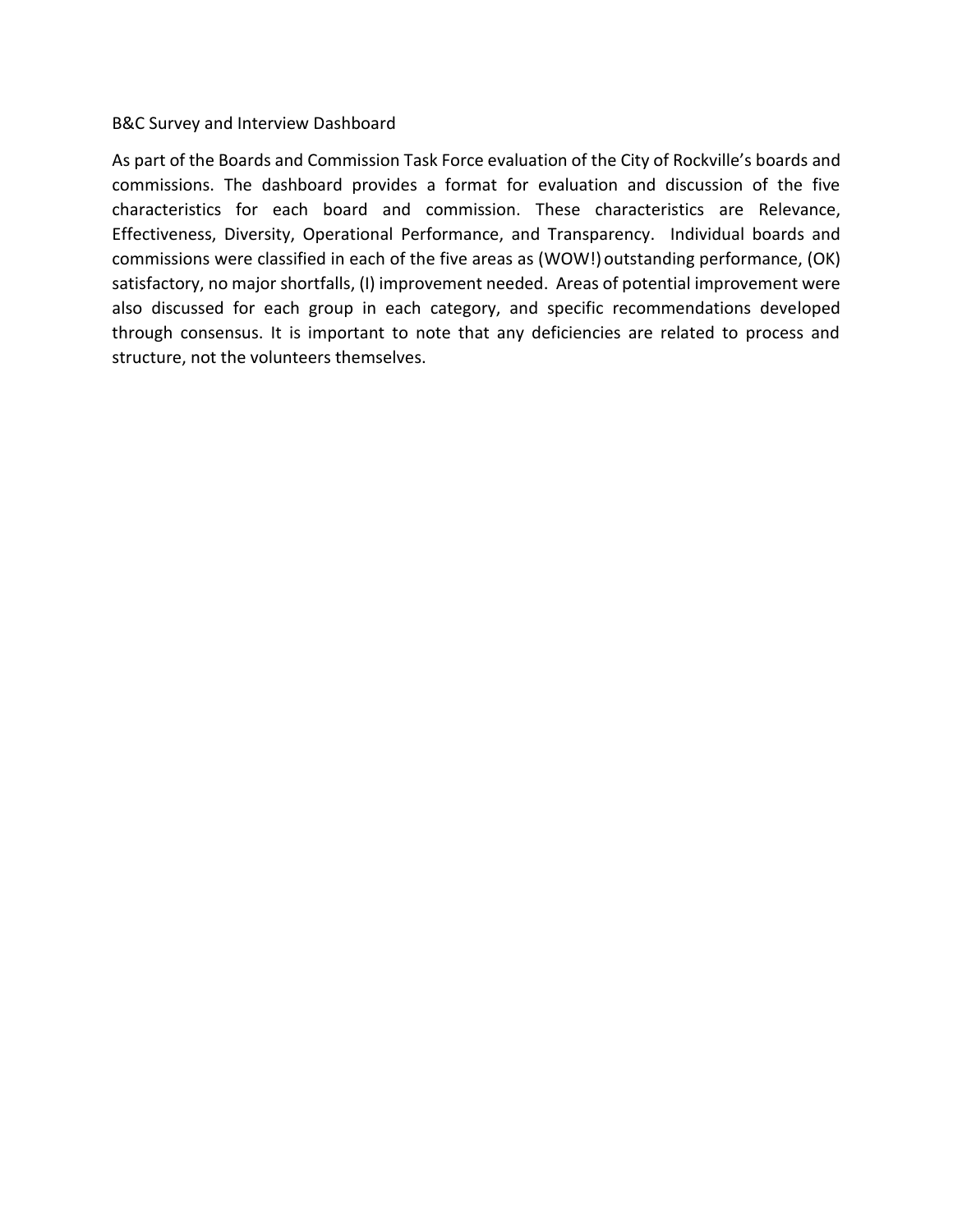|                                   | Legal<br>Requirement                                     | Relevance                                                                                                           | <b>Effectiveness</b> | <b>Diversity</b> | <b>Operational</b><br>Performance | Transparency | <b>Key Recommendations to Mayor and Council</b>                                                                                                                                                                                                                                                                                                                                                                                                                                                                                                                                                                                                                         |
|-----------------------------------|----------------------------------------------------------|---------------------------------------------------------------------------------------------------------------------|----------------------|------------------|-----------------------------------|--------------|-------------------------------------------------------------------------------------------------------------------------------------------------------------------------------------------------------------------------------------------------------------------------------------------------------------------------------------------------------------------------------------------------------------------------------------------------------------------------------------------------------------------------------------------------------------------------------------------------------------------------------------------------------------------------|
| <b>Group Name</b>                 | Select:<br>>> None<br>>> City Resolution<br>>> City code | Legend:<br>>> WOW!: outstanding performance<br>>> OK: satisfactory, no major shortfalls<br>>> I: improvement needed |                      |                  |                                   |              |                                                                                                                                                                                                                                                                                                                                                                                                                                                                                                                                                                                                                                                                         |
| Example: BCTF                     | City Resolution                                          | OK                                                                                                                  | <b>NA</b>            | OK               | OK                                | $\mathbf{I}$ | 1. Too early to evaluate Effectiveness as BCTF is in the process of<br>gathering data for its report to Mayor and Council.<br>2. Operational Performance is strong.<br>3. Minutes to be posted to increase Transparency.                                                                                                                                                                                                                                                                                                                                                                                                                                                |
| Animal Matters Board              | City code                                                | $\mathbf{I}$                                                                                                        | <b>NA</b>            | $\mathbf{I}$     | $\mathbf{I}$                      | NA           | Need to revise or dissolve. If the board is maintained, the board<br>needs (I) regular communication established between the City<br>liaison and board members to keep them apprised of ongoing events<br>and (ii) redefine the scope of the board's activities to address<br>current issues.                                                                                                                                                                                                                                                                                                                                                                           |
| <b>Board of Appeals</b>           | State law                                                | OK                                                                                                                  | OK                   | $\mathbf I$      | OK                                | OK           | 1. Meets high performance standards. Goals and objectives of each<br>are met by current infrastructure, processes, and scheduling.<br>2. For improvement, (I) need mechanism to communicate with<br>other boards and commissions dealing with the same issue/site, (ii)<br>Need to fill vacancies expeditiously, (iii) diversity needs to improve                                                                                                                                                                                                                                                                                                                       |
| Board of Supervisors of Elections | State law                                                | OK                                                                                                                  | OK                   | $\mathbf{I}$     | OK                                | OK           | 1. Meets high performance standards. Goals and objectives of each<br>are met by current infrastructure, processes, and scheduling.<br>2. For improvement, expeditiously fill vacancies with knowledgeable<br>members. Appointments should be made prior to the election cycle<br>and consecutive terms for effective board members should be<br>encouraged. Desired background and experience for members<br>should be documented by City.<br>3. Diversity needs to improve.                                                                                                                                                                                            |
| <b>Compensation Commission</b>    | City code                                                | <b>OK</b>                                                                                                           | OK                   | $\mathbf{I}$     | <b>OK</b>                         | <b>OK</b>    | 1. Meets high performance standards. Goals and objectives of each<br>are met by current infrastructure, processes, and scheduling.<br>2. Need members with appropriate background/experience.<br>Consider documenting necessary experience in City guideline. Prior<br>experience is key. City should issue guidelines describing desired<br>experience. Financial advisory board experience is useful.<br>3. Recruit members early in order to fill vacancies expeditiously;<br>timeline for appointment of members should meet requirements for<br>issuing recommendations on time for the next election cycle.<br>Encourage consecutive terms for effective members. |
| <b>Cultural Arts Commission</b>   | City Resolution                                          | OK                                                                                                                  | <b>OK</b>            | $\mathbf{I}$     | $\blacksquare$                    | OK           | 1. improve process for recruiting and appointing new members.<br>2. Modify code to provide greater clarity on their mission and<br>identify other ways to expand role, funding and visibility within the<br>city.<br>3. Improve support from Mayor and Council and City, especially city<br>staff liaison.                                                                                                                                                                                                                                                                                                                                                              |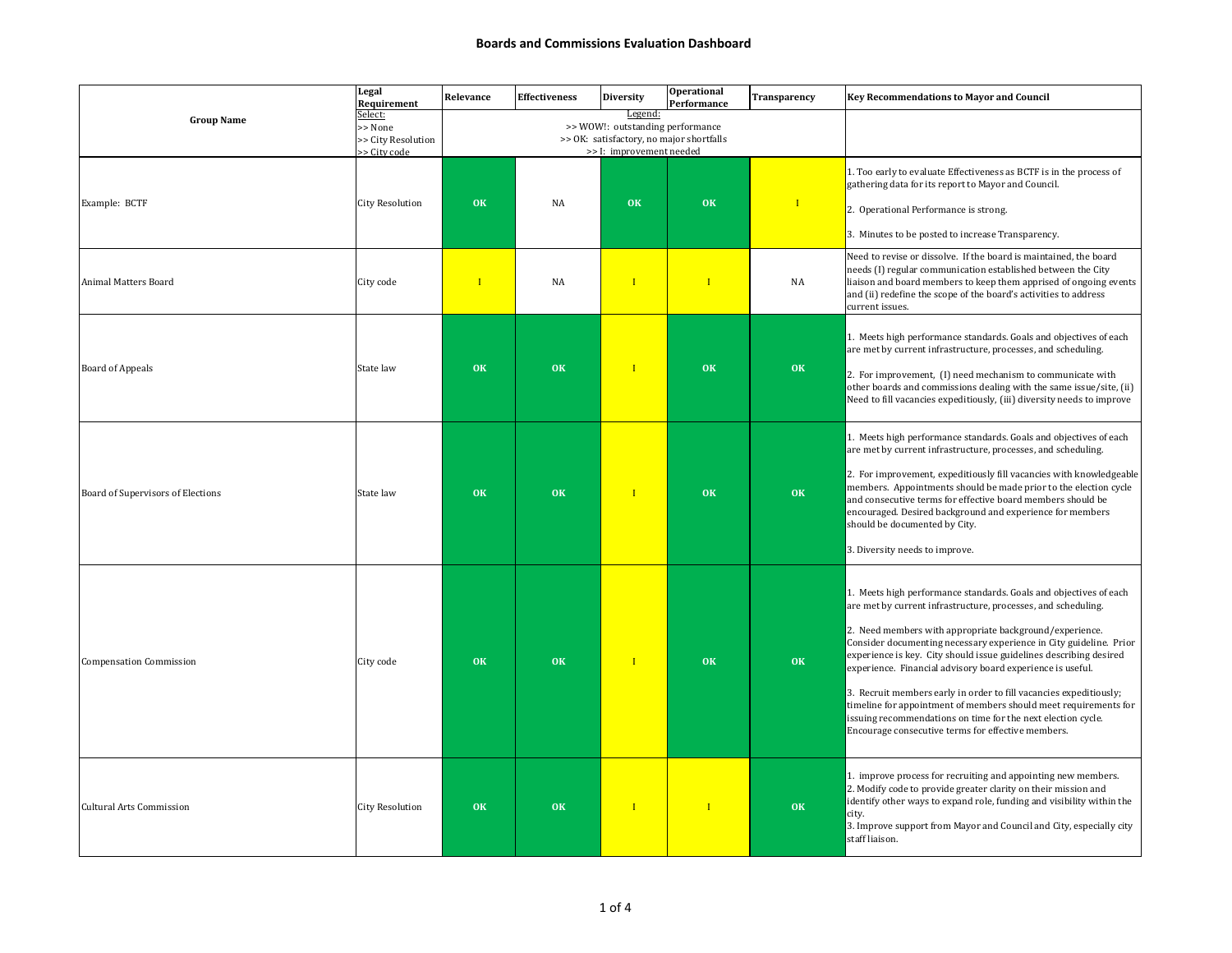|                                    | Legal<br>Requirement                                     | Relevance | <b>Effectiveness</b> | <b>Diversity</b>                                                                                                    | <b>Operational</b><br>Performance | Transparency | Key Recommendations to Mayor and Council                                                                                                                                                                                                                                                                                                                                                                                                      |
|------------------------------------|----------------------------------------------------------|-----------|----------------------|---------------------------------------------------------------------------------------------------------------------|-----------------------------------|--------------|-----------------------------------------------------------------------------------------------------------------------------------------------------------------------------------------------------------------------------------------------------------------------------------------------------------------------------------------------------------------------------------------------------------------------------------------------|
| <b>Group Name</b>                  | Select:<br>>> None<br>>> City Resolution<br>>> City code |           |                      | Legend:<br>>> WOW!: outstanding performance<br>>> OK: satisfactory, no major shortfalls<br>>> I: improvement needed |                                   |              |                                                                                                                                                                                                                                                                                                                                                                                                                                               |
| <b>Environment Commission</b>      |                                                          | OK        | $\mathbf{I}$         | $\mathbf{I}$                                                                                                        | $\mathbf{I}$                      | $\mathbf{I}$ | 1. Clarify roles, expectations and processes within commission,<br>subcommittees, and with City.<br>2. Clarify M&C expectations for the commission.<br>3. Create annual written plan and align resources to meet written<br>plan.                                                                                                                                                                                                             |
| <b>Ethics Commission</b>           | State law and City<br>Code                               | OK        | OK                   | <b>OK</b>                                                                                                           | <b>OK</b>                         | OK           | 1. Change the Board and Commission Guidelines to require annual<br>work plans for all self-initiated projects and annual reports on the<br>work performed.<br>2. Change the Board and Commission guidelines to require more<br>detail on the subjects of Advisory Opinions being discussed by the<br>Commission.<br>3. Try to appoint female to board to fill upcoming vacancy to<br>maintain gender diversity.                               |
| Historic District Commission       | Federal law, State<br>law, and City Code                 | OK        | OK                   | OK                                                                                                                  | Т                                 | OK           | 1. Mayor and Council should explore alternative methods of<br>appointing Commission members to see if the impasse on HDC<br>appointments can be broken in the future.<br>2. HDC need to find more effective ways to communicate technical<br>aspects of work to Mayor and Council in order to increase<br>understanding of need for qualified board members to fill vacancies.                                                                |
| Financial Advisory Board           | Chtr 2, Div. 2                                           | OK        | OK                   | OK                                                                                                                  | OK                                | OK           | Explore strategies for attracting additional qualified, diverse<br>members who want to stay committed for extended periods.                                                                                                                                                                                                                                                                                                                   |
| Human Rights Commission            | Chapter 11 Code                                          | OK        | OK                   | OK                                                                                                                  | $\mathbf{I}$                      | OK           | expand to cover more events and other groups (LGBT and others)                                                                                                                                                                                                                                                                                                                                                                                |
| Human Services Advisory Commission | None                                                     |           | $\mathbf{I}$         | OK                                                                                                                  | OK                                | OK           | 1. Grant program could be more efficient if grants were for 2 years<br>instead of 1 year; otherwise grantees are constantly working on<br>grant applications instead of actual work.<br>2. Direct communication with Mayor and Council and collaboration<br>with other organizations could improve effectiveness.<br>3. Commissions role is primarily grant approval, monitoring and<br>admin; could be more relevant with more advocacy work |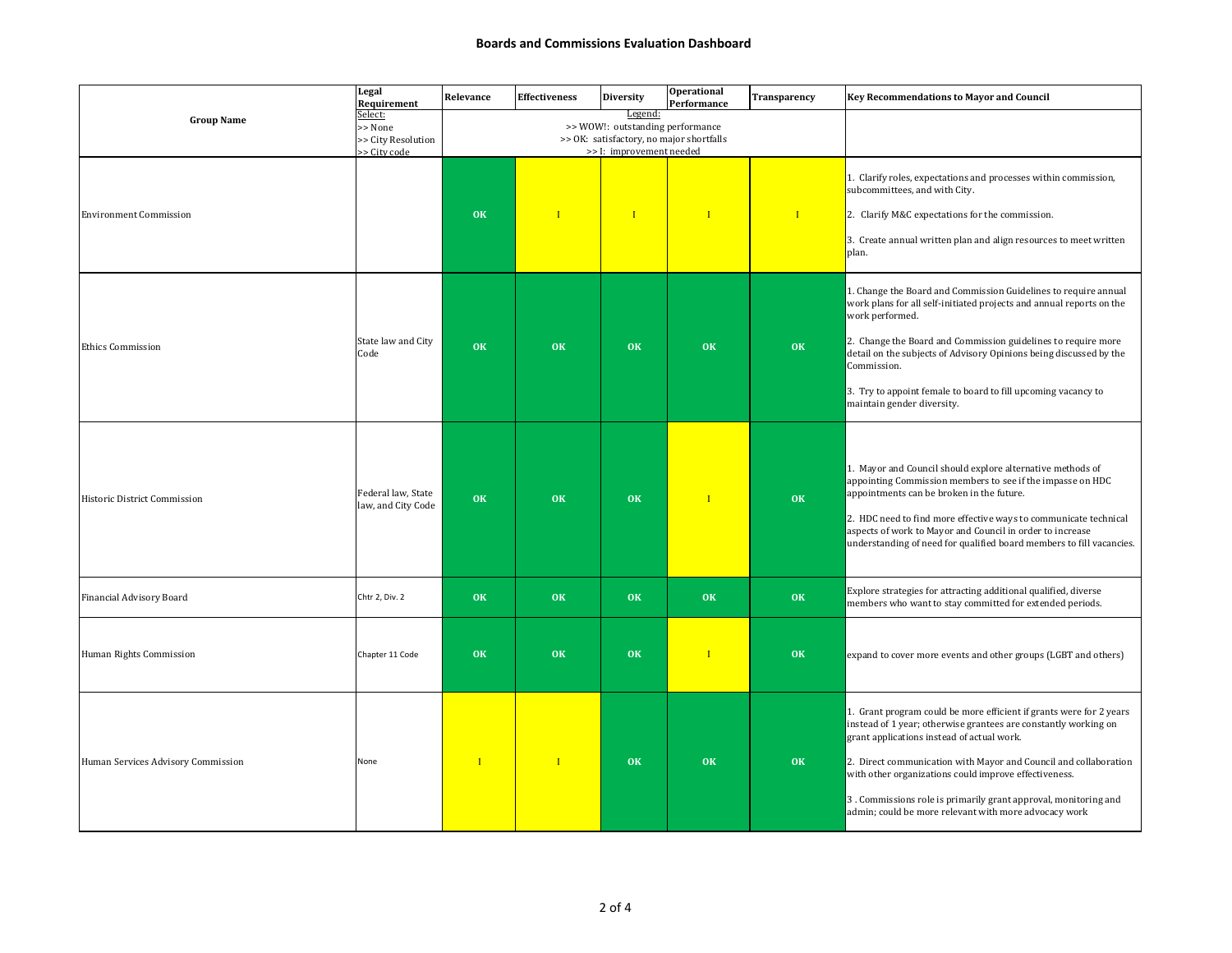|                                                                                                                                                                                                      | Legal<br>Requirement | Relevance | Effectiveness | <b>Diversity</b> | <b>Operational</b><br>Performance | Transparency | <b>Key Recommendations to Mayor and Council</b>                                                                                                                                                                                                        |
|------------------------------------------------------------------------------------------------------------------------------------------------------------------------------------------------------|----------------------|-----------|---------------|------------------|-----------------------------------|--------------|--------------------------------------------------------------------------------------------------------------------------------------------------------------------------------------------------------------------------------------------------------|
| Legend:<br>Select:<br><b>Group Name</b><br>>> WOW!: outstanding performance<br>>> None<br>>> OK: satisfactory, no major shortfalls<br>>> City Resolution<br>>> I: improvement needed<br>>> City code |                      |           |               |                  |                                   |              |                                                                                                                                                                                                                                                        |
| Landlord/Tenant Affairs Commission                                                                                                                                                                   | Chtr 18              | OK        | OK            | OK               | OK                                | OK           | guided by code and admin law operations                                                                                                                                                                                                                |
| Personnel Appeals Board                                                                                                                                                                              |                      | OK        | NA            | NA               | NA                                | NA           | Consider automatic appointment of three staff or volunteers from<br>related bodies that is triggered when there is a complaint.                                                                                                                        |
| <b>Planning Commission</b>                                                                                                                                                                           | State Law            | WOW!      | WOW!          | OK               | WOW!                              | OK           | The workload of volunteers on this commission should be<br>considered when addressing resources during the budget process.                                                                                                                             |
| Rec & Parks Advisory Board                                                                                                                                                                           |                      | OK        | $\mathbf{I}$  | $\mathbf{I}$     | $\mathbf{I}$                      | $\mathbf{I}$ | Restructure with attention to proliferation of subgroups for<br>improved operations and efficiency. Consider additional resources<br>for the second largest department in City government.                                                             |
| REDI (Rockville Economic Development Inc.)                                                                                                                                                           |                      | OK        | $\mathbf{I}$  | $\mathbf{I}$     | OK                                | $\mathbf{I}$ | The Mayor and Council and REDI board could benefit for annual goal<br>setting and review of opportunities as opposed to the REDI board<br>identifying things that come to their attention through their own<br>networking with the business community. |
| Retirement Board                                                                                                                                                                                     |                      | OK        | WOW!          | $\mathbf{I}$     | OK                                | OK           | no recommendations                                                                                                                                                                                                                                     |
| Rockville Housing Enterprises                                                                                                                                                                        |                      | OK        | WOW!          | $\mathbf{I}$     | OK                                | OK           | A succession plan is needed for the chair of the board and vacancy<br>needs to be filled.                                                                                                                                                              |
| Rockville Seniors, Inc.                                                                                                                                                                              |                      | OK        | OK            | $\mathbf{I}$     | $\mathbf{I}$                      | $\mathbf{I}$ | More collaboration with Senior Commission and County                                                                                                                                                                                                   |
| Rockville Sister City Corporation                                                                                                                                                                    |                      | OK        | OK            | OK               | OK                                | $\mathbf{I}$ | Develop additional Sister Cities with connections to Rockville<br>population.                                                                                                                                                                          |
| Senior Citizens Commission                                                                                                                                                                           | City Resolution      | OK        | $\mathbf{I}$  | OK               | $\mathbf{I}$                      | $\mathbf{I}$ | Establish role-clarity between Rockville Seniors, Inc. and Senior<br>Citizens Commission.                                                                                                                                                              |